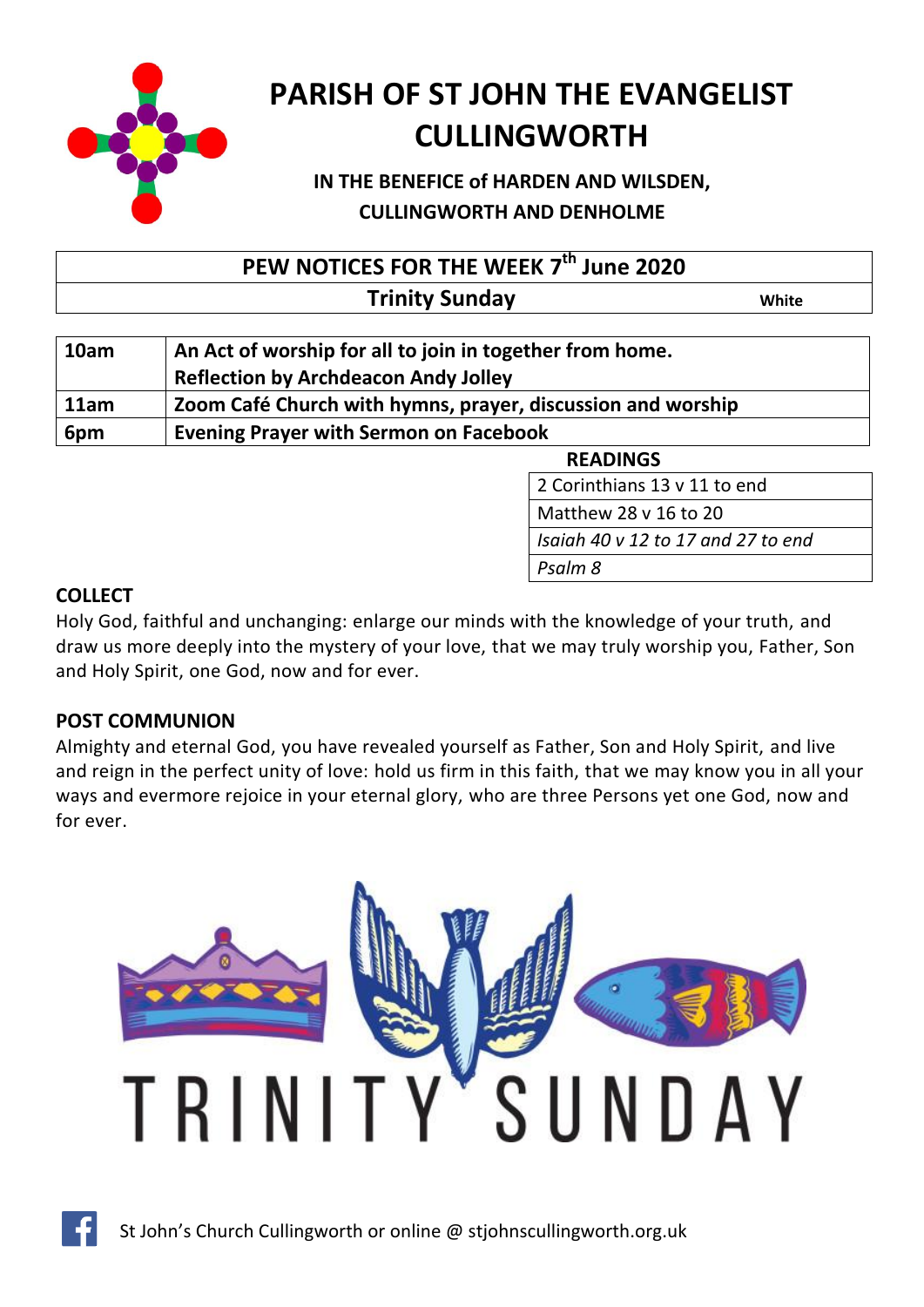## **FOR YOUR PRAYERS THIS WEEK**

- Our Bishops, Nick and Toby, Archdeacon Andy, local clergy, Readers and families.
- For Richard, Suzy and Liz and their ministry throughout the benefice.
- For our Churchwardens, PCC officers and members
- For healing to all those we know who are sick, particularly for Jill's mother, Bob Evans, Sue and Tony's daughter Helen, Joanna Rushton, Marjorie Davies, Mavis and Gordon Nevill, Malcolm and Di Halliday and Joe and Kathleen Sweeny
- For the family and friends of Brenda Cowan's sister Carol who died last week
- For our Churches Together in Harden, Wilsden, Cullingworth and Denholme
- For our country and all those affected by the current national coronavirus crisis.
- For families with children as they face a time of change and uncertainty
- For anyone working in the health service, doctors surgeries, hospitals and residential homes
- For those in government, that they will work compassionately and justly for all.
- For Food Banks as they meet new demands and for those who need their help.
- The work of Christians against poverty CAP
- Lonely and housebound people in our villages and for the quiet volunteers who support them
- Newcomers to Cullingworth that our church may make our presence and message known.

## **Prayer for Trinity Sunday**

**The word of the eternal Father created us. The love of the gracious Son redeemed us. The presence of the Holy Spirit unites and empowers us. Come and worship the glorious Trinity.**

## **Thursday Morning Prayers on Zoom @11am**

Please feel free too, to invite others along. Everyone can come along. Meeting ID: 839 5275 7402 Password: Spirit



Prayer Requests: Do let people know that they can send any requests to us and we will respond and pray for everyone. The email address is: [say14me@hotmail.com](mailto:say14me@hotmail.com)

## **Weekly Services -**

# **Morning Prayer at 8am with Richard Evening Prayer at 5pm with Richard Night Prayer at 9pm with Suzy**

**Evening prayer with sermon each Sunday with Suzy at 6pm** 

**Please join on the Benefice Facebook page each day with a live streaming of the service or you can catch up at a time to suit.**

If people need assistance, support, food or medicine deliveries or just a chat, please contact Richard or Suzy. Please respect day off – Suzy Tuesday, Liz Monday and Thursday and Richard Saturday; only make home phone calls between 9 am and 9 pm

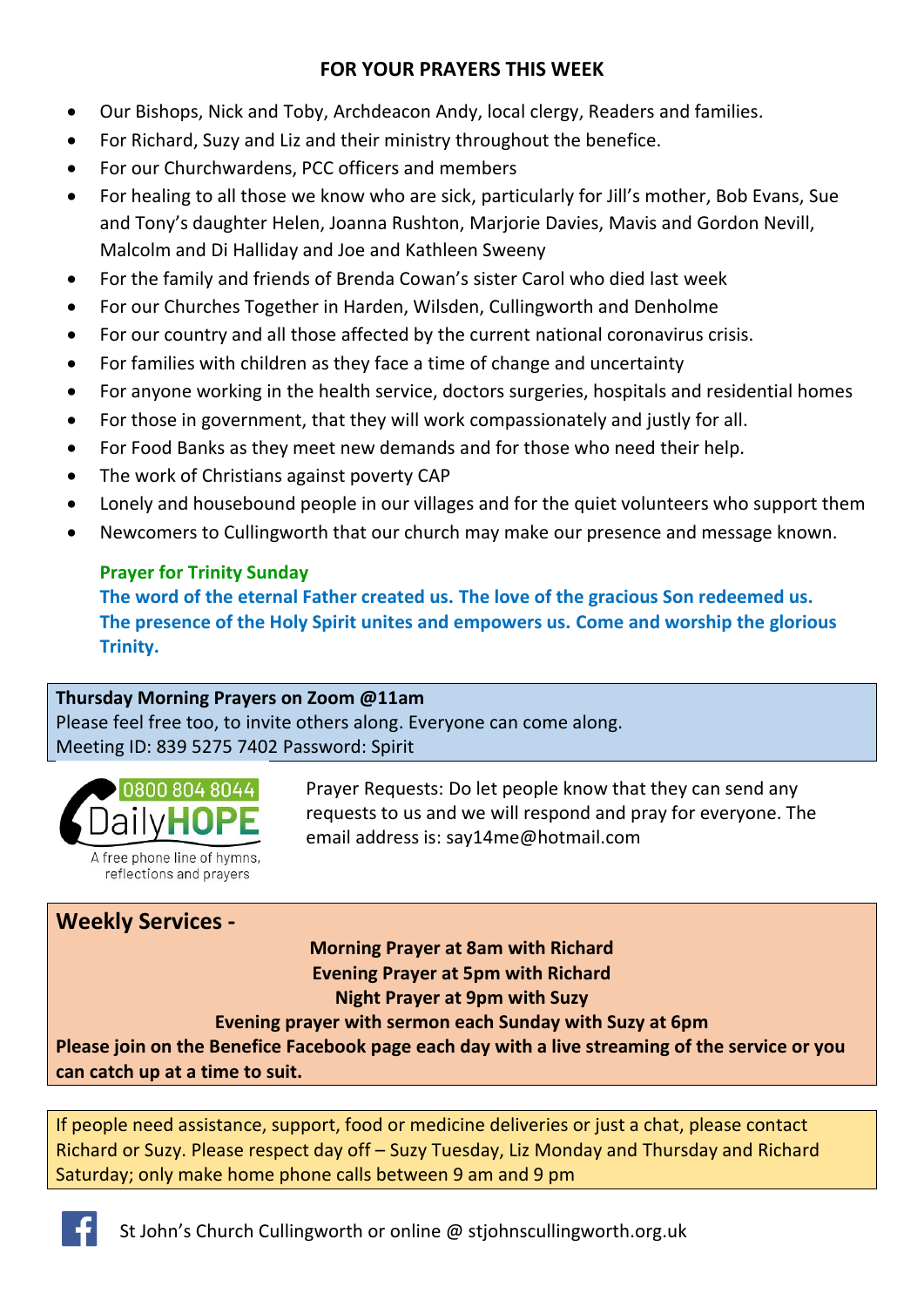#### **OUR TEAM AT ST JOHN'S**

| Team Rector:                  | <b>Revd Richard Burge</b> | 273758      |
|-------------------------------|---------------------------|-------------|
| Team Vicar:                   | <b>Revd Suzy McCarter</b> | 270687      |
| <b>Associate Priest</b>       | Revd Liz Moy              | 645991      |
| <b>Church Wardens:</b>        | Candida McKay             | 272906      |
|                               | Robert Smith              | 273068      |
| <b>Baptism Visitor:</b>       | Candida McKay             | 272906      |
| <b>Bereavement Visitor</b>    | June Humes                |             |
| Verger                        | Sandra Pattinson          | 957181      |
| <b>Benefice Administrator</b> | Helen Ludkin              | 07788848830 |

#### **FUNDRAISING**

A very big Thank you to everyone for their generous donations to the church; we are very grateful for the way that people have continued to support the churches financially. Thank you!

**Money donated as "coffee money" during June and July will support the work of CAP, Christians Against Poverty. If you wish to make a donation please can you make this to St Johns PCC (details below) adding your surname and CAP as the reference.**

#### **Smarties Boxes**

**SmASCHES** 

Smartie boxes will take your spare 20p coins to assist church funds.

#### **The Coop has our food collection box that is normally in St Johns Room**

#### **EASY FUNDRAISING FOR YOUR ON-LINE PURCHASES**

If you register with easyfundraising.org.uk and state cause as Cullingworth St. John the Evangelist we at Church receive a % of what you spend.



## **Church Finances:**

**Please can you support St John's with your continued giving, It is important that we can pay our bills and our Share to the Diocese. With no room hire income, our usual Sunday collection or other fundraising, we continue to rely on the generosity of our congregation and the village. If you do not usually give your offerings electronically, but can do so during this time when we are not able to meet in church, it would really help our cash flow and to continue our good works. Thank you.**

**Donations or Regular Giving may be done by sending your gift to St. John's PCC Sort Code 20-45-14 account number 60703532. Please include your name as a reference or we will be unable to thank you. We are wholly dependent upon your generosity.**

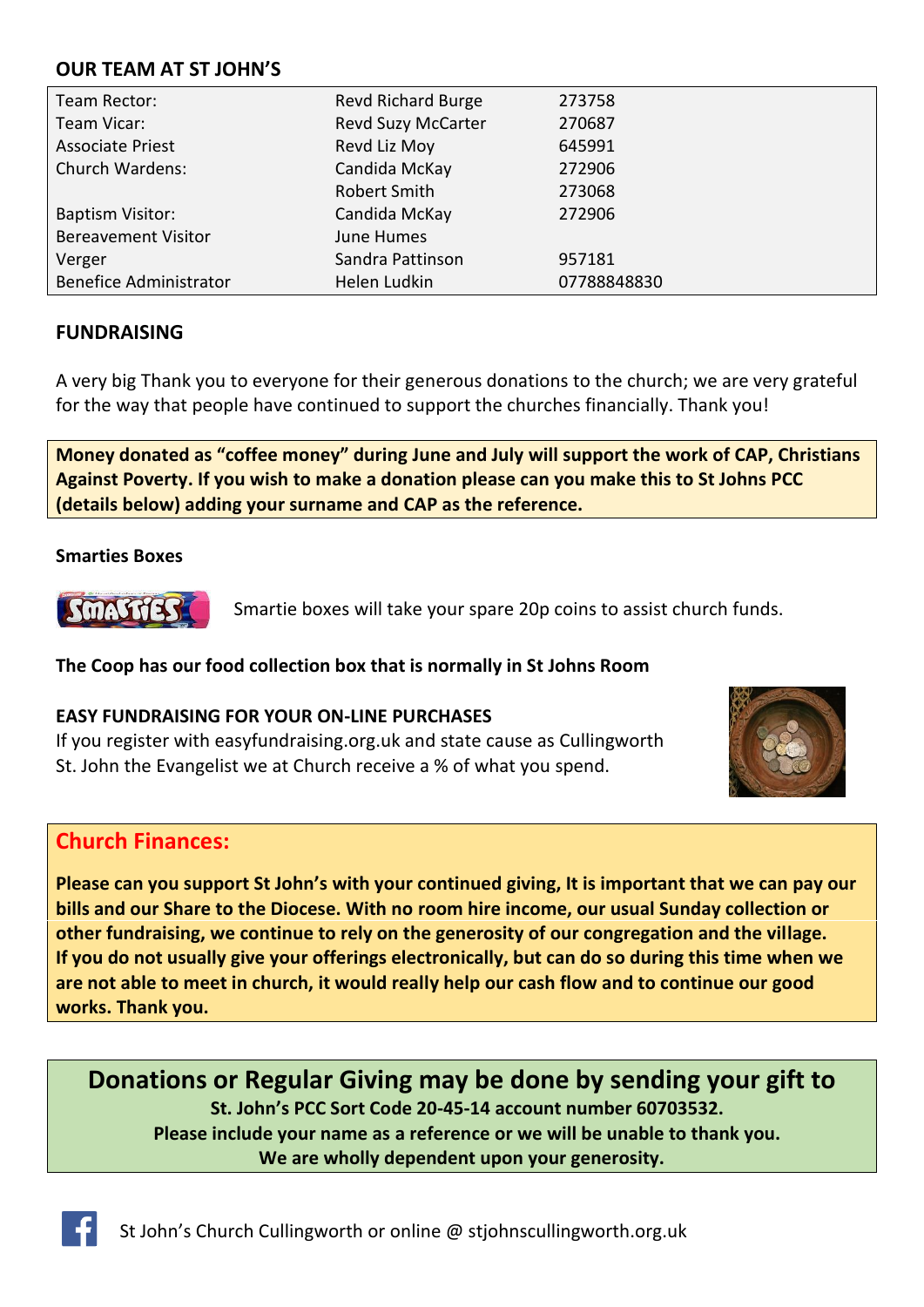#### **LIGHT A CANDLE @ 8.30pm**

To share the Light of Christ and to let those around us know we are thinking about and praying for them at this time, place a candle in one of the windows of your homes at 8.30pm till 9pm on each evening. Make sure you light it safely! If you have a pretend candle that would be even better. "It will be a sign of solidarity and hope in the light of Christ that can never be extinguished."



**Quiz:** The Benefice Quiz this last week was a very different type of quiz played in teams and the winners were The Millers, Astrid, Heather, Keith & Joyce, Robert & Jasmin! Congratulations to them all! This week's quiz will be on Wednesday 10 June at 7pm and is to be set by Astrid. We will invite everyone who has been in one of the previous quizzes. If there is anyone else who wishes to join in then please contact Helen and we will get an invitation to you too.



We are encouraging people to join together in our written service at 10am each Sunday. This will allow people to enjoy the services on the television or to join in with our zoom Sunday service. On Sunday 14<sup>th</sup> June there will be a Family Zoom service at 11am. If you would like to be part of the Zoom services then let Helen know: [beneficehwcd@gmail.com](mailto:beneficehwcd@gmail.com) or 07788 848830 and we will send you an invitation.

## **VIRTUAL ZOOM COFFEE MORNING with Suzy - Wednesday 10rd June @11am**

Join with a coffee, piece of cake and plenty of chat. The meeting id is 889 594 3147 and password is church. Please let Suzy know you are interested.

#### **If you are not on the internet … You can join Zoom with your Telephone!!**

You can be part of the Benefice Zoom activities by phoning 02034 815240 at your normal call rate. You will need the meeting number and password which we can give you if you call Helen on 07788 848830 to let us know you would like to join in!

**Keep in Touch** - please follow our Facebook pages: If you are on Facebook search for 'St John's Cullingworth' or 'Harden, Wilsden, Cullingworth, Denholme Benefice'. There are lots of uplifting things in our Facebook community and there will be more regular features in this time when we cannot meet as we normally do! Please also remember those who are not able to use social media so why not pick up the phone for a chat. We might not be able to meet, but we can still stay in touch.

To receive the Pew Notices and mid-week notices please contact: Robert Smith on 273068 or by e-mail at [robertandjasmin@btinternet.com](mailto:robertandjasmin@btinternet.com)